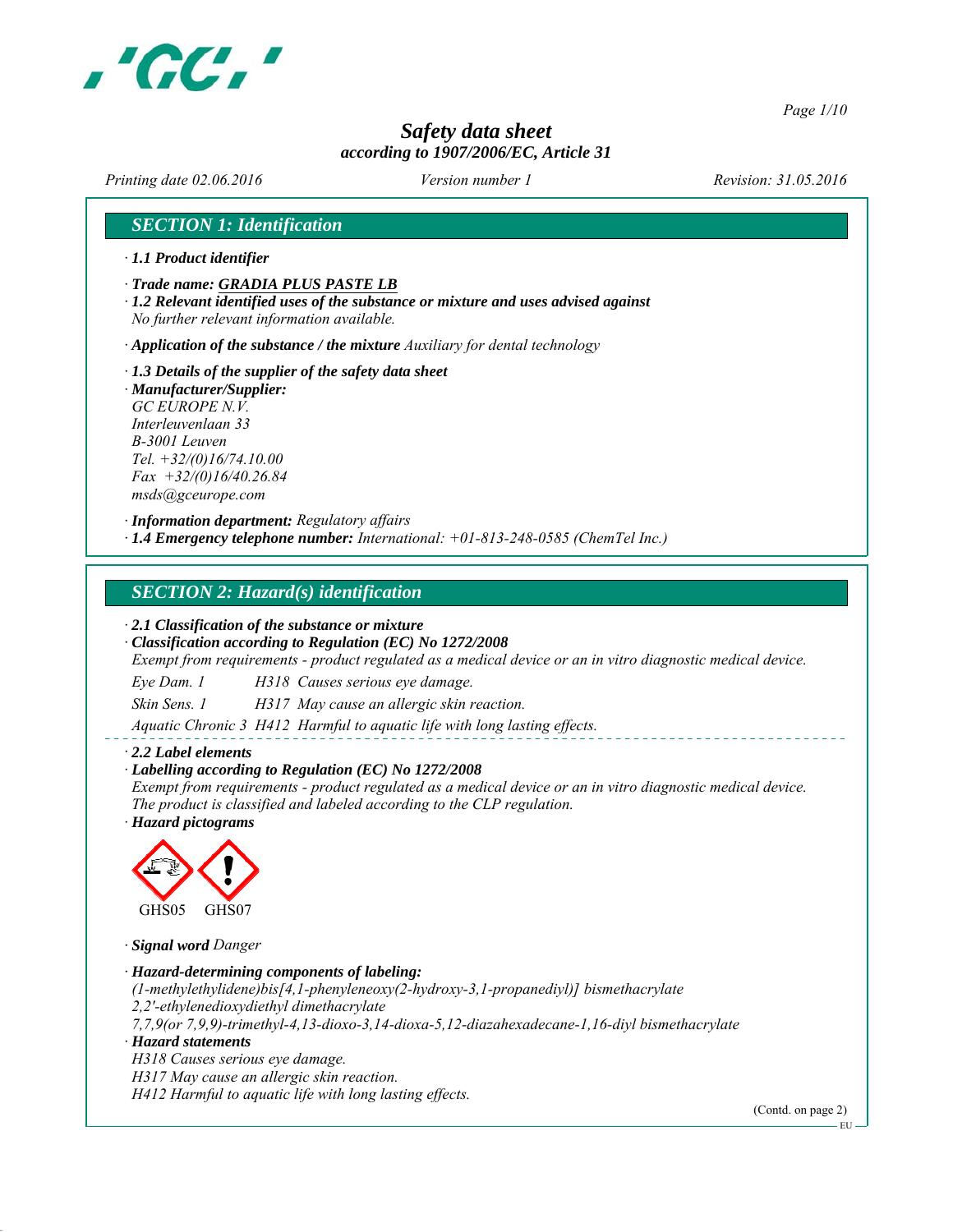*Printing date 02.06.2016 Revision: 31.05.2016 Version number 1*

## *Trade name: GRADIA PLUS PASTE LB*

|                                  | (Cond. of page 1)                                                                                     |
|----------------------------------|-------------------------------------------------------------------------------------------------------|
| $\cdot$ Precautionary statements |                                                                                                       |
| <i>P272</i>                      | Contaminated work clothing should not be allowed out of the workplace.                                |
| <i>P280</i>                      | Wear protective gloves.                                                                               |
|                                  | P305+P351+P338 IF IN EYES: Rinse cautiously with water for several minutes. Remove contact lenses, if |
|                                  | present and easy to do. Continue rinsing.                                                             |
| <i>P310</i>                      | Immediately call a POISON CENTER/doctor.                                                              |
| $P333 + P313$                    | If skin irritation or rash occurs: Get medical advice/attention.                                      |
| <i>P501</i>                      | Dispose of contents/container in accordance with local/regional/national/international                |
|                                  | regulations.                                                                                          |
| $\cdot$ 2.3 Other hazards        |                                                                                                       |
|                                  | · Results of PBT and vPvB assessment                                                                  |
|                                  |                                                                                                       |

*∙ PBT: Not applicable.*

*∙ vPvB: Not applicable.*

# *SECTION 3: Composition/information on ingredients*

*∙ 3.2 Chemical characterization: Mixtures*

*∙ Description:*

*Only substances required to be mentioned according to Annex II of regulation 1907/2006 are listed. Information on the other substances that may be present can be obtained upon request.*

| $\cdot$ Dangerous components:                                                             |                                                                                                                  |               |  |  |
|-------------------------------------------------------------------------------------------|------------------------------------------------------------------------------------------------------------------|---------------|--|--|
|                                                                                           | 41637-38-1 Esterification products of 4,4'-isopropylidenediphenol, ethoxylated and 2-methylprop-2-<br>$10 - 25%$ |               |  |  |
|                                                                                           | enoic acid.                                                                                                      |               |  |  |
|                                                                                           | Aquatic Chronic 4, H413                                                                                          |               |  |  |
|                                                                                           | 109-16-0 $ 2,2$ '-ethylenedioxydiethyl dimethacrylate<br>$5 - 10\%$                                              |               |  |  |
|                                                                                           | Skin Sens. 1, H317                                                                                               |               |  |  |
|                                                                                           | 72869-86-4 7,7,9(or 7,9,9)-trimethyl-4,13-dioxo-3,14-dioxa-5,12-diazahexadecane-1,16-diyl                        | $1 - 5\%$     |  |  |
|                                                                                           | bismethacrylate                                                                                                  |               |  |  |
|                                                                                           | Skin Sens. 1, H317                                                                                               |               |  |  |
|                                                                                           | 1565-94-2 (1-methylethylidene)bis[4,1-phenyleneoxy(2-hydroxy-3,1-propanediyl)] bismethacrylate                   | $1-5%$        |  |  |
|                                                                                           | Eye Dam. 1, H318; Skin Sens. 1, H317                                                                             |               |  |  |
|                                                                                           | $128-37-0$ 2,6-di-tert-butyl-p-cresol                                                                            | $0.1 - 0.5\%$ |  |  |
|                                                                                           | Aquatic Acute 1, H400; Aquatic Chronic 1, H410                                                                   |               |  |  |
| · Additional information: For the wording of the listed risk phrases refer to section 16. |                                                                                                                  |               |  |  |

# *SECTION 4: First-aid measures*

*∙ 4.1 Description of first aid measures*

*∙ General information:*

*Immediately remove any clothing soiled by the product.*

*If symptoms persist consult doctor.*

*∙ After inhalation:*

*Supply fresh air. If required, provide artificial respiration. Keep patient warm. Consult doctor if symptoms persist.*

*Take affected persons into fresh air and keep quiet.*

*∙ After skin contact:*

*Immediately wash with water and soap and rinse thoroughly.*

*Seek medical treatment.*

*If skin irritation continues, consult a doctor.*

(Contd. on page 3)

EU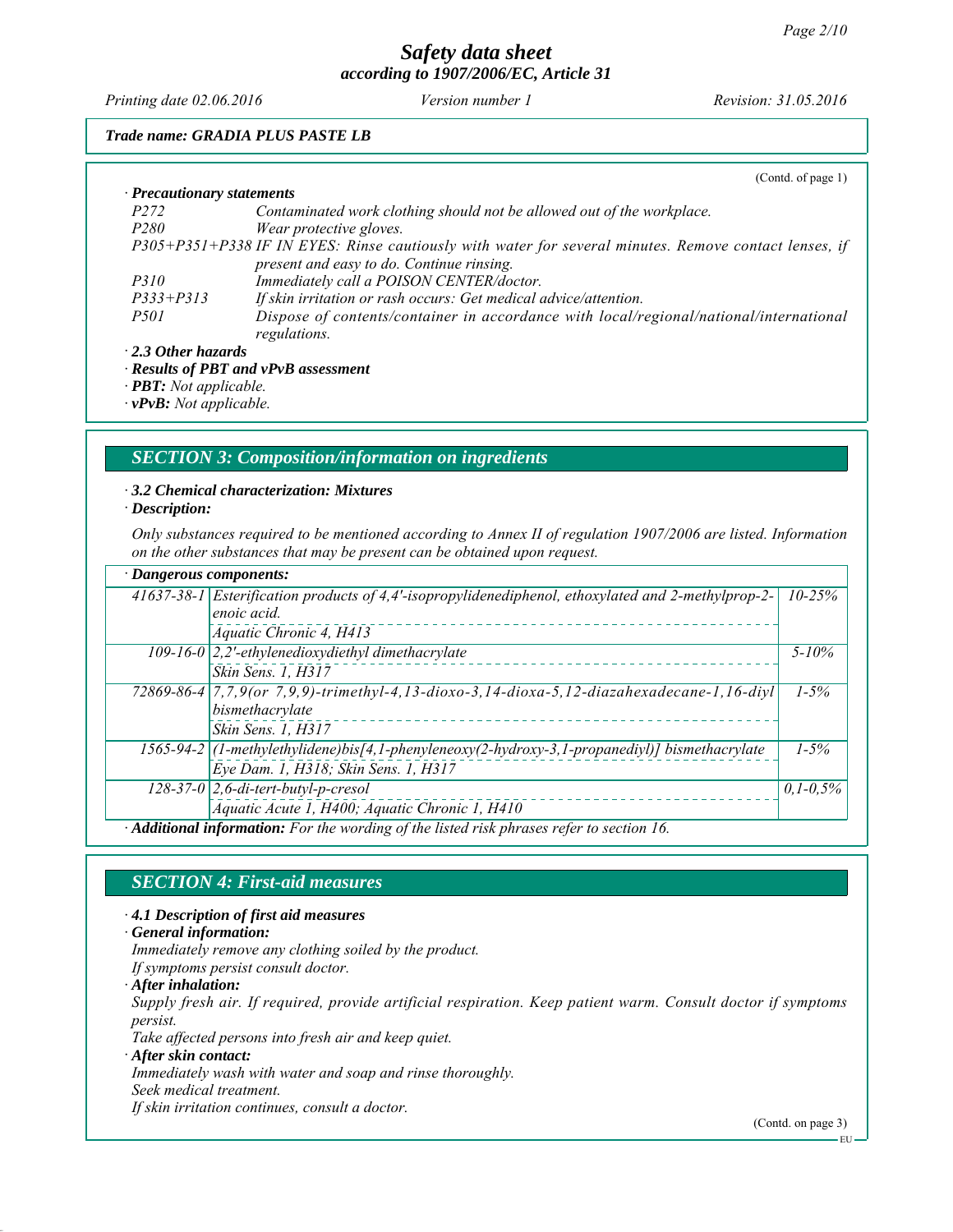*Printing date 02.06.2016 Revision: 31.05.2016 Version number 1*

(Contd. of page 2)

#### *Trade name: GRADIA PLUS PASTE LB*

*∙ After eye contact:*

*Protect unharmed eye. Rinse opened eye for several minutes under running water. Call a doctor immediately.*

*∙ After swallowing: Rinse out mouth and then drink plenty of water. If symptoms persist consult doctor.*

*∙ 4.2 Most important symptoms and effects, both acute and delayed Allergic reactions*

*∙ 4.3 Indication of any immediate medical attention and special treatment needed*

*No further relevant information available.*

#### *SECTION 5: Fire-fighting measures*

*∙ 5.1 Extinguishing media*

*∙ Suitable extinguishing agents:*

*CO2, extinguishing powder or water spray. Fight larger fires with water spray or alcohol resistant foam. Use fire fighting measures that suit the environment.*

- *∙ For safety reasons unsuitable extinguishing agents: Water with full jet*
- *∙ 5.2 Special hazards arising from the substance or mixture*

*Formation of toxic gases is possible during heating or in case of fire.*

- *∙ 5.3 Advice for firefighters*
- *∙ Protective equipment: Wear self-contained respiratory protective device.*
- *∙ Additional information*

*Dispose of fire debris and contaminated fire fighting water in accordance with official regulations.*

# *SECTION 6: Accidental release measures*

*∙ 6.1 Personal precautions, protective equipment and emergency procedures Remove persons from danger area. Avoid contact with the eyes and skin. Wear protective clothing. ∙ 6.2 Environmental precautions: Do not allow product to reach sewage system or any water course. Inform respective authorities in case of seepage into water course or sewage system. Do not allow to penetrate the ground/soil.*

*In case of seepage into the ground inform responsible authorities.*

*∙ 6.3 Methods and material for containment and cleaning up: Absorb liquid components with liquid-binding material.*

*Dispose of the collected material according to regulations.*

- *∙ 6.4 Reference to other sections*
- *See Section 7 for information on safe handling.*
- *See Section 8 for information on personal protection equipment.*

*See Section 13 for disposal information.*

# *SECTION 7: Handling and storage*

*∙ 7.1 Precautions for safe handling*

*Ensure good ventilation/exhaustion at the workplace. Prevent formation of aerosols. Avoid contact with the eyes and skin.*

(Contd. on page 4)

EU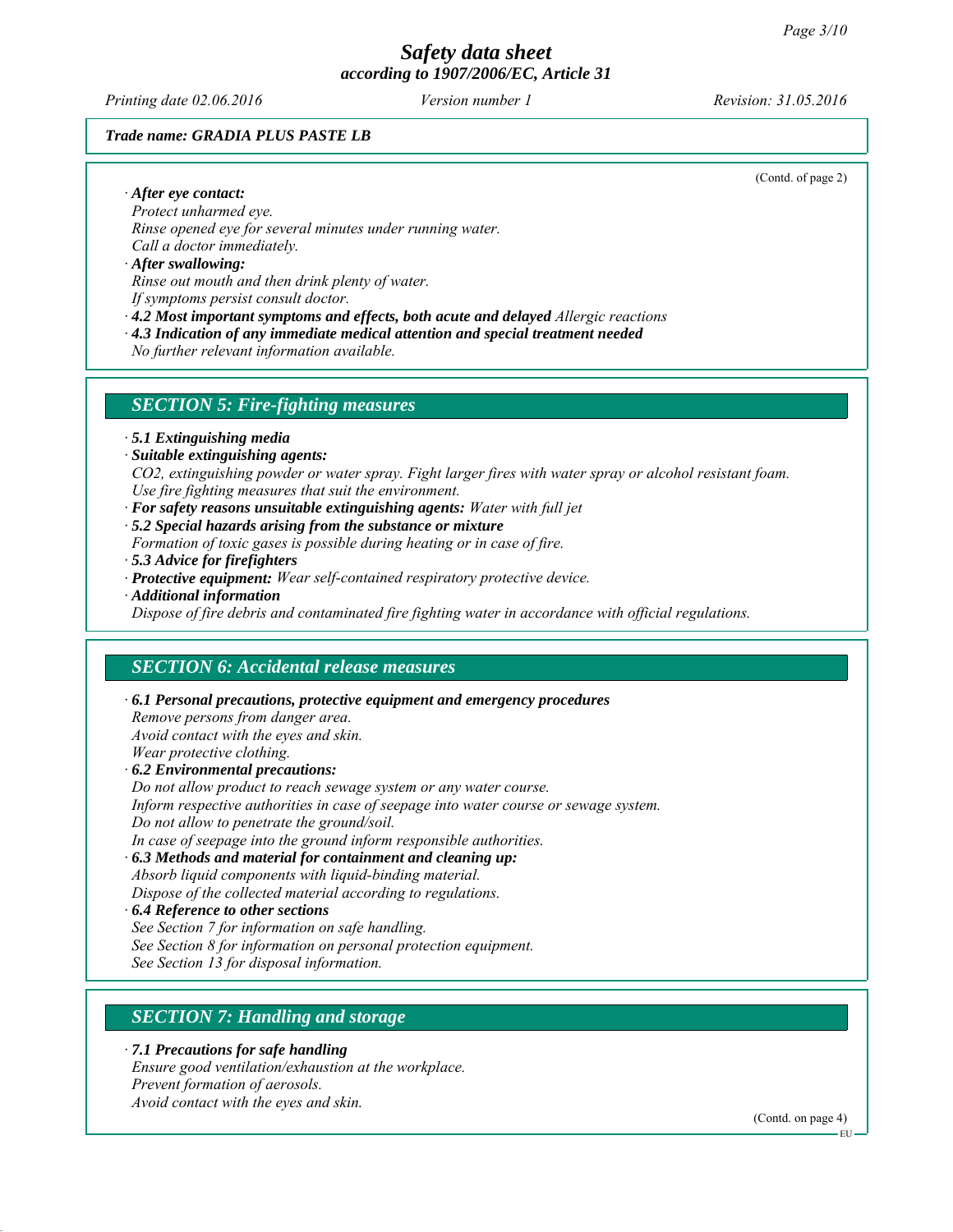# *Safety data sheet*

*according to 1907/2006/EC, Article 31*

*Printing date 02.06.2016 Revision: 31.05.2016 Version number 1*

*Trade name: GRADIA PLUS PASTE LB*

*∙ Information about protection against explosions and fires: No special measures required.*

(Contd. of page 3)

*∙ 7.2 Conditions for safe storage, including any incompatibilities*

*∙ Storage:*

*∙ Requirements to be met by storerooms and receptacles: Store only in unopened original receptacles.*

*∙ Information about storage in one common storage facility: Store away from foodstuffs.*

*∙ Further information about storage conditions: None.*

*∙ 7.3 Specific end use(s) No further relevant information available.*

*SECTION 8: Exposure controls/personal protection*

*∙ Additional information about design of technical systems: No further data; see item 7.*

*∙ 8.1 Control parameters*

*∙ Components with limit values that require monitoring at the workplace:*

*The product does not contain any relevant quantities of materials with critical values that have to be monitored at the workplace.*

*∙ DNELs*

#### *128-37-0 2,6-di-tert-butyl-p-cresol*

*Dermal DNEL dermal 0,5 mg/kg bw/day (man) Inhalative DNEL inhalation 3,5 mg/m3 (man)*

*∙ Additional information: The lists that were valid during the creation were used as basis.*

- *∙ 8.2 Exposure controls*
- *∙ Personal protective equipment:*
- *∙ General protective and hygienic measures:*

*The usual precautionary measures for handling chemicals should be followed. Avoid contact with the eyes and skin.*

*Wash hands before breaks and at the end of work.*

- *Immediately remove all soiled and contaminated clothing.*
- *∙ Breathing equipment: Suitable respiratory protective device recommended.*
- *∙ Protection of hands:*



*Protective gloves*

#### *∙ Material of gloves*

*The selection of the suitable gloves does not only depend on the material, but also on further marks of quality and varies from manufacturer to manufacturer. As the product is a preparation of several substances, the resistance of the glove material can not be calculated in advance and has therefore to be checked prior to the application.*

#### *∙ Penetration time of glove material*

*The exact break through time has to be found out by the manufacturer of the protective gloves and has to be observed.*

*∙ Eye protection:*



*Tightly sealed goggles*

(Contd. on page 5)

EU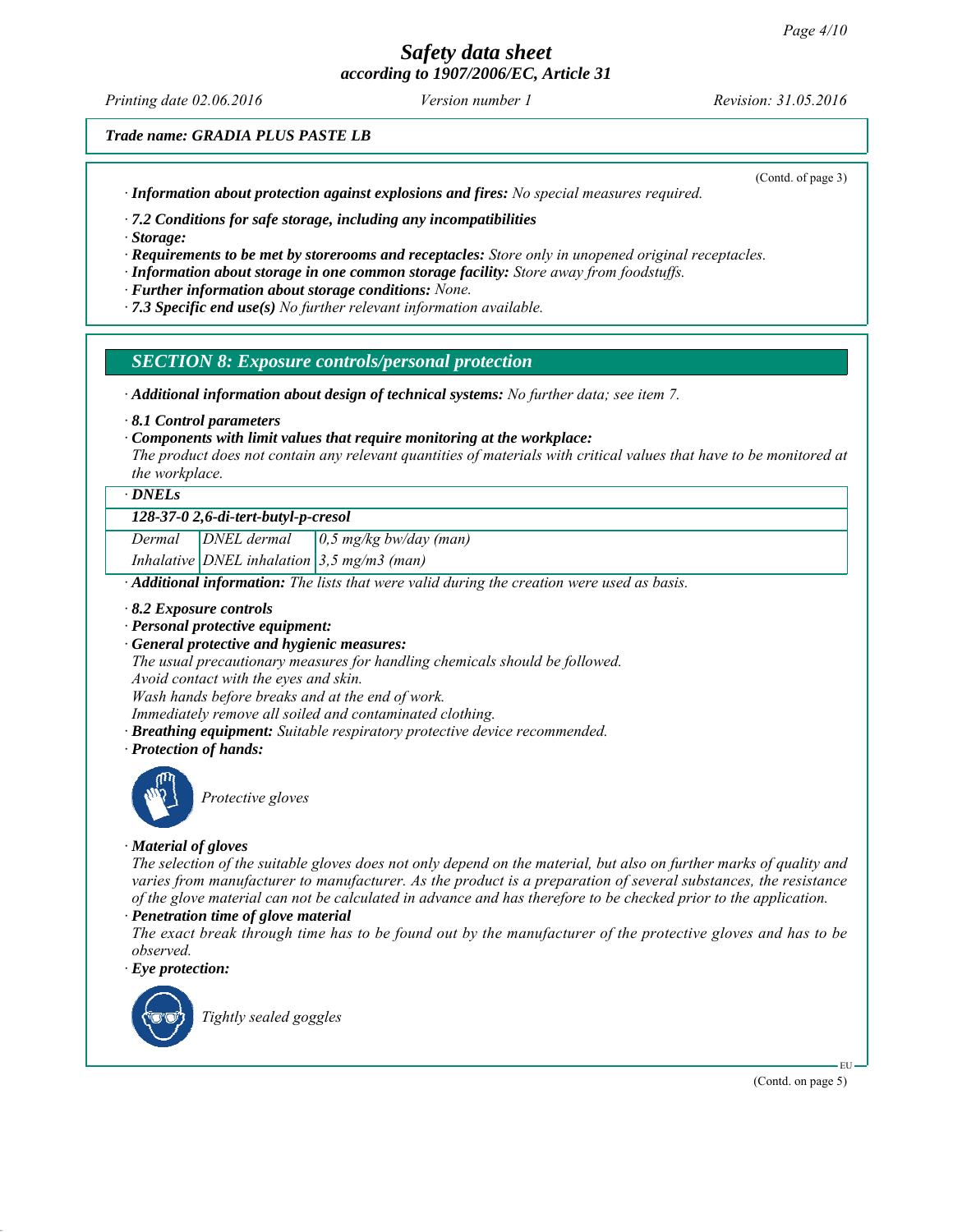*Printing date 02.06.2016 Revision: 31.05.2016 Version number 1*

*Trade name: GRADIA PLUS PASTE LB*

(Contd. of page 4)

| $\cdot$ 9.1 Information on basic physical and chemical properties |                                                                                          |  |
|-------------------------------------------------------------------|------------------------------------------------------------------------------------------|--|
| <b>General Information</b>                                        |                                                                                          |  |
| $\cdot$ Appearance:                                               |                                                                                          |  |
| Form:                                                             | Pasty<br>According to product specification<br><i><b>Odorless</b></i><br>Not determined. |  |
| Color:                                                            |                                                                                          |  |
| $\cdot$ Odor:<br>· Odor threshold:                                |                                                                                          |  |
|                                                                   |                                                                                          |  |
| $\cdot$ pH-value:                                                 | Not determined.                                                                          |  |
| Change in condition                                               |                                                                                          |  |
| <b>Melting point/Melting range:</b>                               | Undetermined.                                                                            |  |
| <b>Boiling point/Boiling range:</b>                               | 190 °C                                                                                   |  |
| · Flash point:                                                    | > 150 °C                                                                                 |  |
| · Flammability (solid, gaseous):                                  | Not applicable.                                                                          |  |
| · Ignition temperature:                                           | Undetermined.                                                                            |  |
| · Decomposition temperature:                                      | Not determined.                                                                          |  |
| · Auto igniting:                                                  | Product is not selfigniting.                                                             |  |
| · Danger of explosion:                                            | Product does not present an explosion hazard.                                            |  |
| · Explosion limits:                                               |                                                                                          |  |
| Lower:                                                            | Not determined.                                                                          |  |
| <b>Upper:</b>                                                     | Not determined.                                                                          |  |
| · Vapor pressure:                                                 | Not determined.                                                                          |  |
| $\cdot$ Density at 20 $\cdot$ C:                                  | $2 g/cm^3$                                                                               |  |
| · Relative density                                                | Not determined.                                                                          |  |
| · Vapor density                                                   | Not determined.                                                                          |  |
| $\cdot$ Evaporation rate                                          | Not determined.                                                                          |  |
| · Solubility in / Miscibility with                                |                                                                                          |  |
| Water:                                                            | Insoluble.                                                                               |  |
| · Partition coefficient (n-octanol/water): Not determined.        |                                                                                          |  |
| · Viscosity:                                                      |                                                                                          |  |
| Dynamic:                                                          | Not determined.                                                                          |  |
| Kinematic:                                                        | Not determined.                                                                          |  |
| · Solvent content:                                                |                                                                                          |  |
| <b>Organic solvents:</b>                                          | $0.0\%$                                                                                  |  |
| $\cdot$ 9.2 Other information                                     | No further relevant information available.                                               |  |

# *SECTION 10: Stability and reactivity*

*∙ 10.1 Reactivity No further relevant information available.*

*∙ 10.2 Chemical stability*

*∙ Thermal decomposition / conditions to be avoided: No decomposition if used according to specifications.*

*∙ 10.3 Possibility of hazardous reactions No dangerous reactions known.*

*∙ 10.4 Conditions to avoid No further relevant information available.*

(Contd. on page 6)

 $-EU -$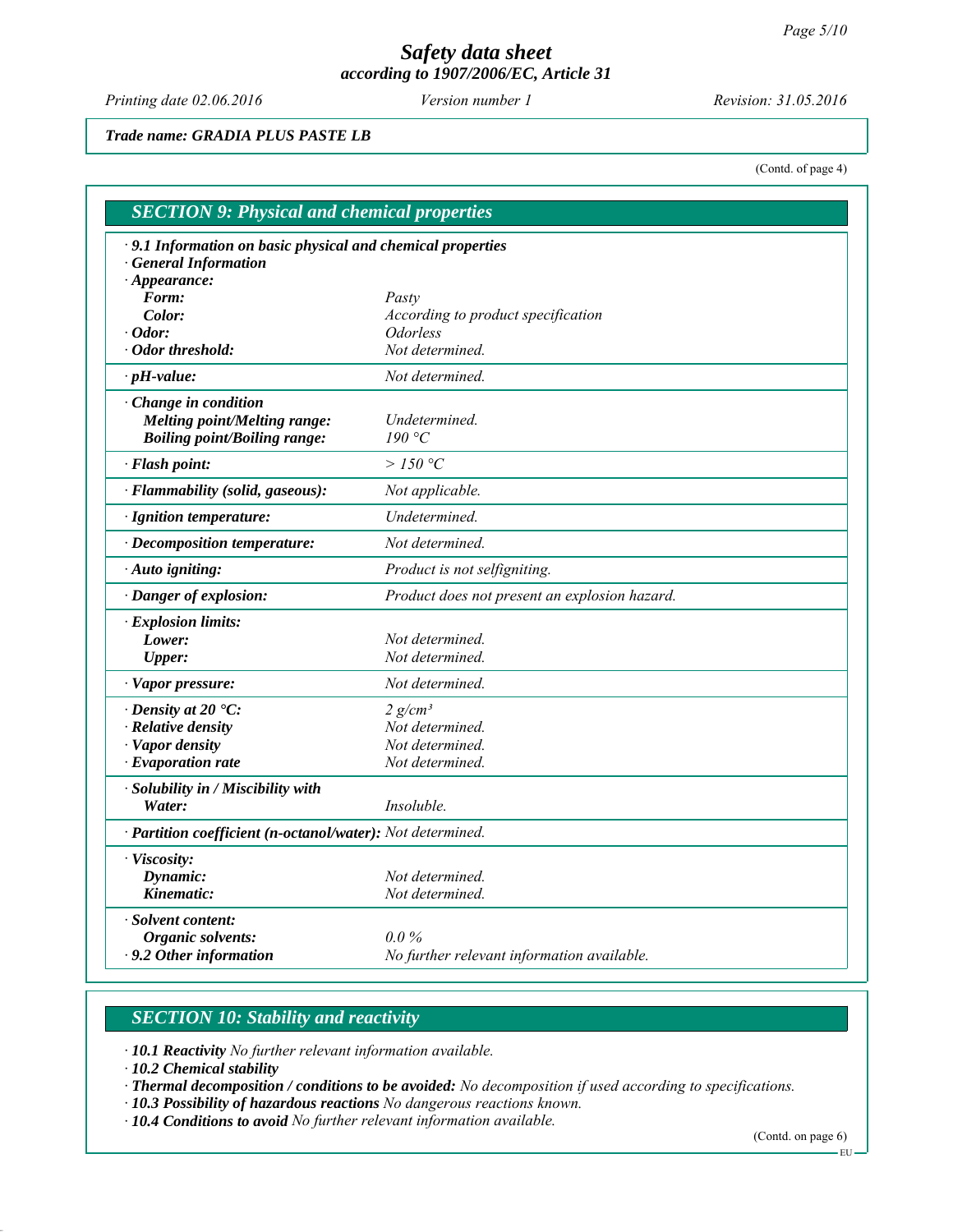*Printing date 02.06.2016 Revision: 31.05.2016 Version number 1*

(Contd. of page 5)

*Trade name: GRADIA PLUS PASTE LB*

*∙ 10.5 Incompatible materials: No further relevant information available.*

*∙ 10.6 Hazardous decomposition products: No dangerous decomposition products known.*

# *SECTION 11: Toxicological information*

*∙ 11.1 Information on toxicological effects*

*∙ Acute toxicity: Based on available data, the classification criteria are not met.*

*∙ LD/LC50 values that are relevant for classification:*

*72869-86-4 7,7,9(or 7,9,9)-trimethyl-4,13-dioxo-3,14-dioxa-5,12-diazahexadecane-1,16-diyl bismethacrylate*

*Oral LD50 > 5000 mg/kg (rat female) (OECD 401)*

*128-37-0 2,6-di-tert-butyl-p-cresol*

*Oral LD50 > 6000 mg/kg (rat (f+m)) (OECD 401)*

*∙ Primary irritant effect:*

*∙ on the skin: Based on available data, the classification criteria are not met.*

*∙ on the eye:*

*Causes serious eye damage.*

*∙ Sensitization:*

*May cause an allergic skin reaction.*

*∙ Additional toxicological information:*

*∙ Carcinogenic categories*

*∙ IARC (International Agency for Research on Cancer)*

*128-37-0 2,6-di-tert-butyl-p-cresol 3* 

*13463-67-7 titanium dioxide 2B*

*1309-37-1 Iron(III)oxide 3* 

*∙ NTP (National Toxicology Program)*

*None of the ingredients is listed.*

*∙ OSHA-Ca (Occupational Safety & Health Administration)*

*None of the ingredients is listed.*

*∙ Repeated dose toxicity No further relevant information available.*

*∙ CMR effects (carcinogenity, mutagenicity and toxicity for reproduction)*

*No further relevant information available.*

*∙ Germ cell mutagenicity Based on available data, the classification criteria are not met.*

*∙ Carcinogenicity Based on available data, the classification criteria are not met.*

*∙ Reproductive toxicity Based on available data, the classification criteria are not met.*

*∙ STOT-single exposure Based on available data, the classification criteria are not met.*

*∙ STOT-repeated exposure Based on available data, the classification criteria are not met.*

*∙ Aspiration hazard Based on available data, the classification criteria are not met.*

# *SECTION 12: Ecological information*

*∙ 12.1 Toxicity*

*∙ Aquatic toxicity:*

*72869-86-4 7,7,9(or 7,9,9)-trimethyl-4,13-dioxo-3,14-dioxa-5,12-diazahexadecane-1,16-diyl bismethacrylate EC50/48h (static) > 1,2 mg/l (daphnia magna) (OECD 202)*

(Contd. on page 7)

EU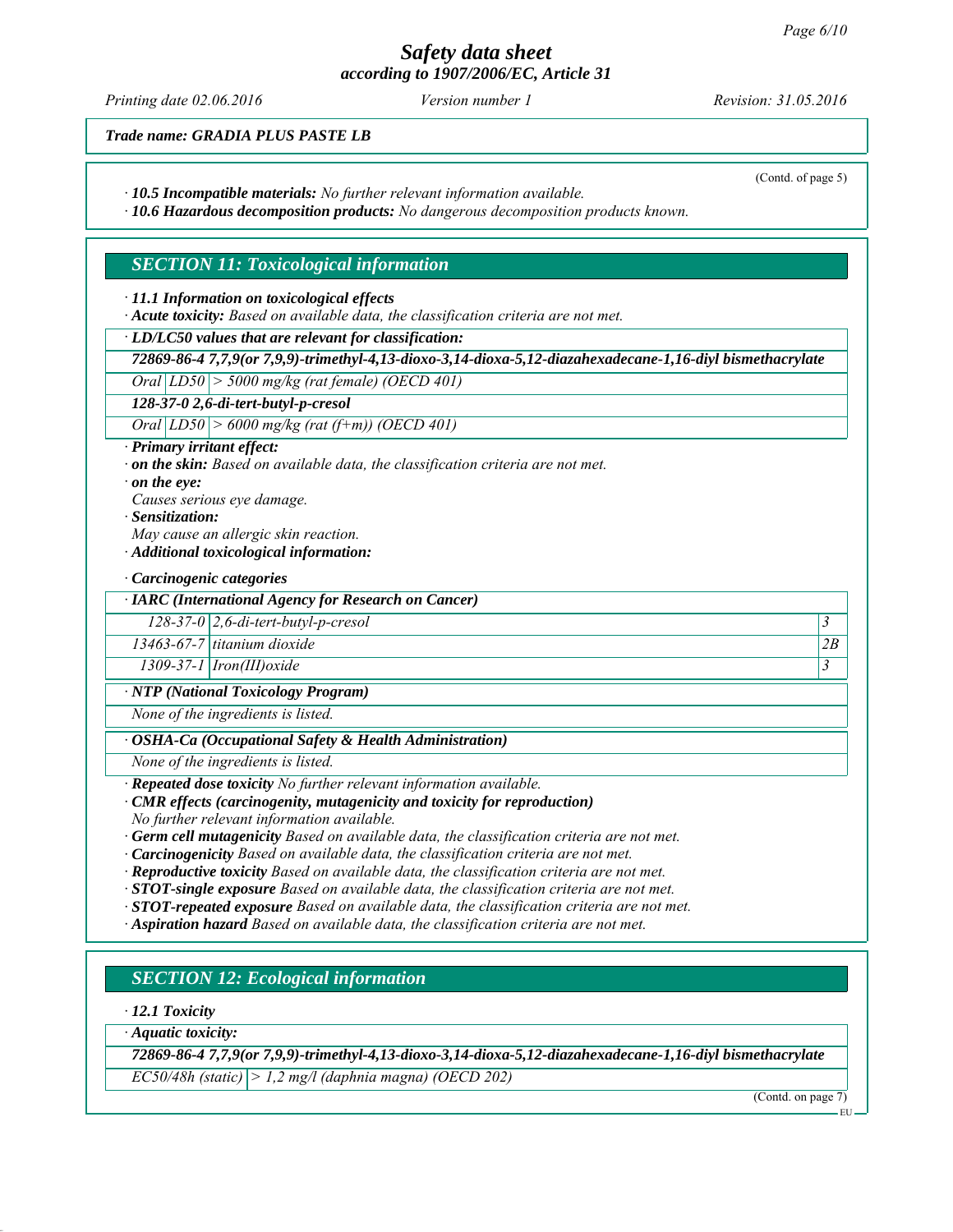*Printing date 02.06.2016 Revision: 31.05.2016 Version number 1*

(Contd. of page 6)

*Trade name: GRADIA PLUS PASTE LB*

*128-37-0 2,6-di-tert-butyl-p-cresol*

*EC50/48h (static) 0,48 mg/l (daphnia magna) (OECD 202)*

*∙ 12.2 Persistence and degradability No further relevant information available.*

*∙ 12.3 Bioaccumulative potential No further relevant information available.*

*∙ 12.4 Mobility in soil No further relevant information available.*

*∙ Ecotoxical effects:*

*∙ Remark: Harmful to fish*

*∙ Additional ecological information:*

*∙ General notes:*

*Harmful to aquatic organisms*

*Water hazard class 3 (Self-assessment): extremely hazardous for water*

*Do not allow product to reach ground water, water course or sewage system, even in small quantities.*

*Danger to drinking water if even extremely small quantities leak into the ground.*

*∙ 12.5 Results of PBT and vPvB assessment*

*∙ PBT: Not applicable.*

*∙ vPvB: Not applicable.*

*∙ 12.6 Other adverse effects No further relevant information available.*

## *SECTION 13: Disposal considerations*

*∙ 13.1 Waste treatment methods*

*∙ Recommendation:*

*Must not be disposed of together with household garbage. Do not allow product to reach sewage system.*

| $\cdot$ European waste catalogue |                                                                                            |  |  |  |
|----------------------------------|--------------------------------------------------------------------------------------------|--|--|--|
|                                  | 18 00 00   WASTES FROM HUMAN OR ANIMAL HEALTH CARE AND/OR RELATED RESEARCH (except         |  |  |  |
|                                  | kitchen and restaurant wastes not arising from immediate health care)                      |  |  |  |
|                                  | 18 01 00   wastes from natal care, diagnosis, treatment or prevention of disease in humans |  |  |  |
|                                  | $\overline{180106}$ * chemicals consisting of or containing hazardous substances           |  |  |  |

*∙ Uncleaned packagings:*

*∙ Recommendation: Disposal must be made according to official regulations.*

| <b>SECTION 14: Transport information</b> |               |                    |  |  |
|------------------------------------------|---------------|--------------------|--|--|
| $\cdot$ 14.1 UN-Number                   |               |                    |  |  |
| ADR, ADN, IMDG, IATA                     | not regulated |                    |  |  |
| $\cdot$ 14.2 UN proper shipping name     |               |                    |  |  |
| ADR, ADN, IMDG, IATA                     | not regulated |                    |  |  |
| $\cdot$ 14.3 Transport hazard class(es)  |               |                    |  |  |
| ADR, ADN, IMDG, IATA                     |               |                    |  |  |
| · Class                                  | not regulated |                    |  |  |
| $\cdot$ 14.4 Packing group               |               |                    |  |  |
| ADR, IMDG, IATA                          | not regulated |                    |  |  |
| $\cdot$ 14.5 Environmental hazards:      |               |                    |  |  |
| $\cdot$ Marine pollutant:                | No            |                    |  |  |
|                                          |               | (Contd. on page 8) |  |  |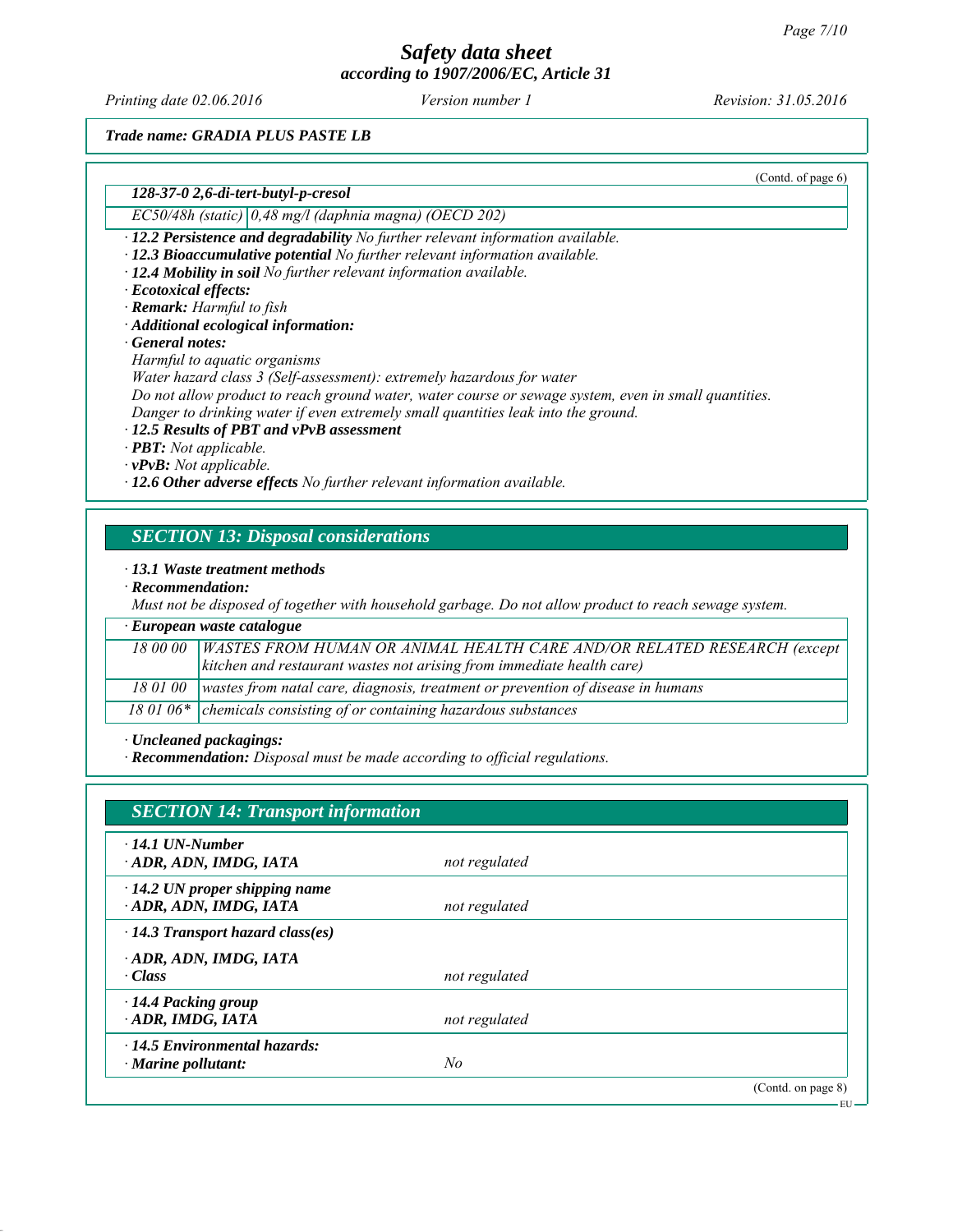*Printing date 02.06.2016 Revision: 31.05.2016 Version number 1*

(Contd. of page 7)

*Trade name: GRADIA PLUS PASTE LB*

*∙ 14.6 Special precautions for user Not applicable.*

*∙ 14.7 Transport in bulk according to Annex II of MARPOL73/78 and the IBC Code Not applicable.* 

*∙ UN "Model Regulation": not regulated*

# *SECTION 15: Regulatory information*

*∙ 15.1 Safety, health and environmental regulations/legislation specific for the substance or mixture ∙ Sara*

*∙ Section 355 (extremely hazardous substances):*

*None of the ingredients is listed.*

*∙ Section 313 (Specific toxic chemical listings):*

*None of the ingredients is listed.*

*∙ TSCA (Toxic Substances Control Act):*

*65997-17-3 Glass, oxide, chemicals*

*41637-38-1 Esterification products of 4,4'-isopropylidenediphenol, ethoxylated and 2-methylprop-2-enoic acid. 2530-85-0 3-trimethoxysilylpropyl methacrylate*

*109-16-0 2,2'-ethylenedioxydiethyl dimethacrylate*

*72869-86-4 7,7,9(or 7,9,9)-trimethyl-4,13-dioxo-3,14-dioxa-5,12-diazahexadecane-1,16-diyl bismethacrylate*

*1565-94-2 (1-methylethylidene)bis[4,1-phenyleneoxy(2-hydroxy-3,1-propanediyl)] bismethacrylate*

*128-37-0 2,6-di-tert-butyl-p-cresol 13463-67-7 titanium dioxide*

*1309-37-1 Iron(III)oxide*

*1317-61-9 triiron tetraoxide*

*5870-38-2 Diethyl 2,5-dihydroxyterephthalate*

*10287-53-3 ethyl 4-dimethylaminobenzoate*

*∙ Proposition 65*

*∙ Chemicals known to cause cancer:*

*13463-67-7 titanium dioxide*

*∙ Chemicals known to cause reproductive toxicity for females:*

*None of the ingredients is listed.*

*∙ Chemicals known to cause reproductive toxicity for males:*

*None of the ingredients is listed.*

*∙ Chemicals known to cause developmental toxicity:*

*None of the ingredients is listed.*

*∙ Carcinogenic categories*

*∙ EPA (Environmental Protection Agency)*

*None of the ingredients is listed.*

*∙ TLV (Threshold Limit Value established by ACGIH)*

*128-37-0 2,6-di-tert-butyl-p-cresol A4*

*13463-67-7 titanium dioxide A4*

(Contd. on page 9)

EU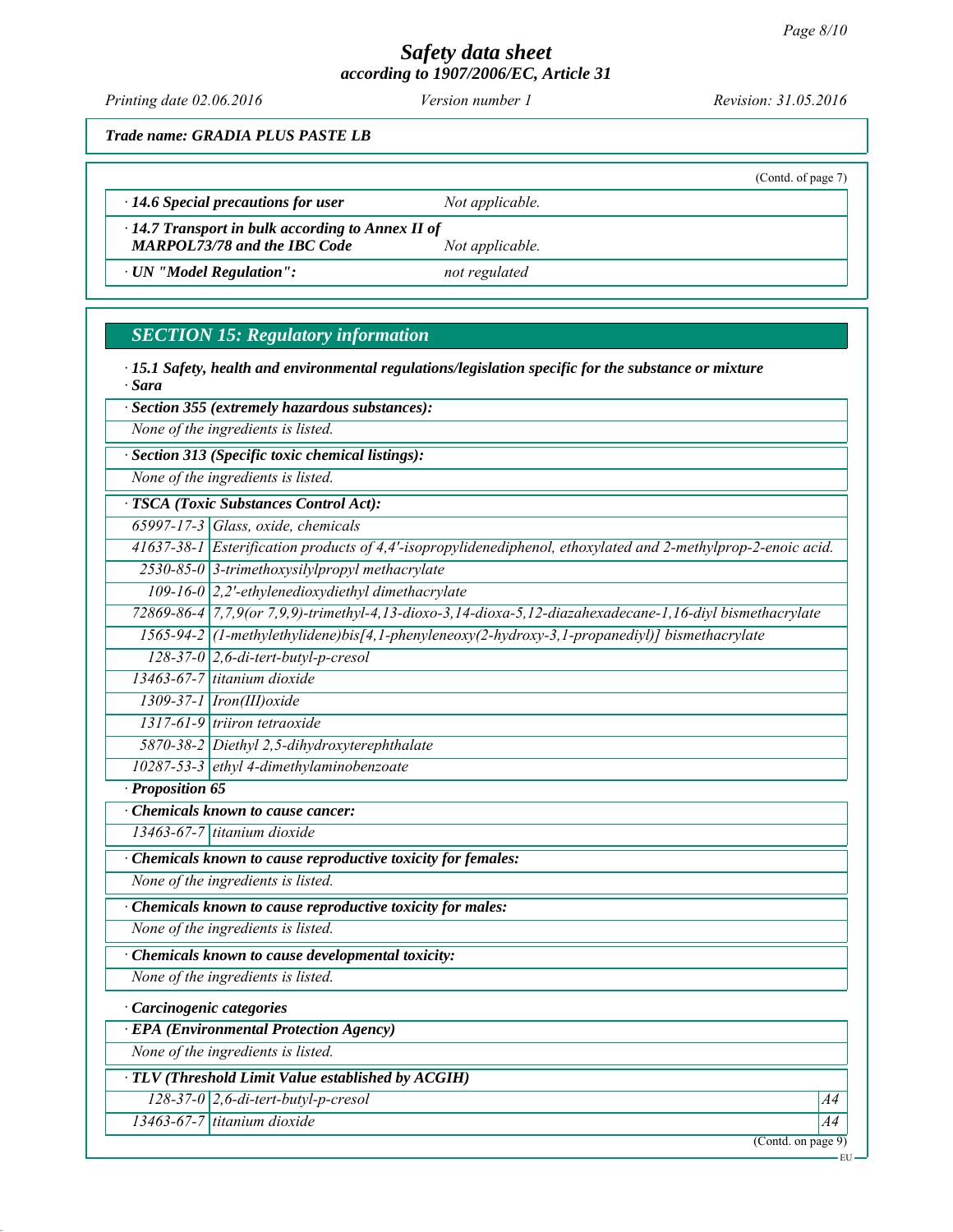*Printing date 02.06.2016 Revision: 31.05.2016 Version number 1*

(Contd. of page 8)

*Trade name: GRADIA PLUS PASTE LB*

*1309-37-1 Iron(III)oxide A4*

*∙ MAK (German Maximum Workplace Concentration)*

*128-37-0 2,6-di-tert-butyl-p-cresol 4* 

*13463-67-7 titanium dioxide 3A*

*∙ NIOSH-Ca (National Institute for Occupational Safety and Health)*

*13463-67-7 titanium dioxide*

*∙ Directive 2012/18/EU*

*∙ Named dangerous substances - ANNEX I None of the ingredients is listed.*

*∙ 15.2 Chemical safety assessment: A Chemical Safety Assessment has not been carried out.*

# *SECTION 16: Other information*

#### *∙ Relevant phrases*

- *H317 May cause an allergic skin reaction.*
- *H318 Causes serious eye damage.*
- *H400 Very toxic to aquatic life.*
- *H410 Very toxic to aquatic life with long lasting effects.*
- *H413 May cause long lasting harmful effects to aquatic life.*
- *∙ Classification according to Regulation (EC) No 1272/2008 Calculation method*
- *∙ Department issuing MSDS: Regulatory affairs*
- *∙ Contact: msds@gceurope.com*
- *∙ Abbreviations and acronyms:*
- *ADR: Accord européen sur le transport des marchandises dangereuses par Route (European Agreement concerning the International Carriage of Dangerous Goods by Road)*
- *IMDG: International Maritime Code for Dangerous Goods*
- *IATA: International Air Transport Association*
- *GHS: Globally Harmonised System of Classification and Labelling of Chemicals*
- *ACGIH: American Conference of Governmental Industrial Hygienists EINECS: European Inventory of Existing Commercial Chemical Substances*
- *ELINCS: European List of Notified Chemical Substances*
- *CAS: Chemical Abstracts Service (division of the American Chemical Society)*
- *DNEL: Derived No-Effect Level (REACH)*
- *LC50: Lethal concentration, 50 percent*
- *LD50: Lethal dose, 50 percent*
- *PBT: Persistent, Bioaccumulative and Toxic*
- *vPvB: very Persistent and very Bioaccumulative*
- *NIOSH: National Institute for Occupational Safety*
- *OSHA: Occupational Safety & Health*
- *Eye Dam. 1: Serious eye damage/eye irritation, Hazard Category 1*
- *Skin Sens. 1: Sensitisation Skin, Hazard Category 1*
- *Aquatic Acute 1: Hazardous to the aquatic environment AcuteHazard, Category 1*
- *Aquatic Chronic 1: Hazardous to the aquatic environment Chronic Hazard, Category 1 Aquatic Chronic 3: Hazardous to the aquatic environment - Chronic Hazard, Category 3*
- *Aquatic Chronic 4: Hazardous to the aquatic environment Chronic Hazard, Category 4*
- *∙ Sources*
- *ECHA (http://echa.europa.eu/)*
- *EnviChem (www.echemportal.org)*
- *∙ \* Data compared to the previous version altered.*
- *This version replaces all previous versions.*
- *Disclaimer:*

*The information contained herein is believed to be true and accurate. However, all statements, recommendations or suggestions are made without any guarantee, representation or warranty, express or implied, on our part. Therefore, no warranty is made or to be implied that the information set out in this document is accurate or complete, and we accordingly exclude all liability in connection with the use of this information or the products referred to herein. All such risks are assumed by the purchaser/user. The information contained herein is also*

(Contd. on page 10)